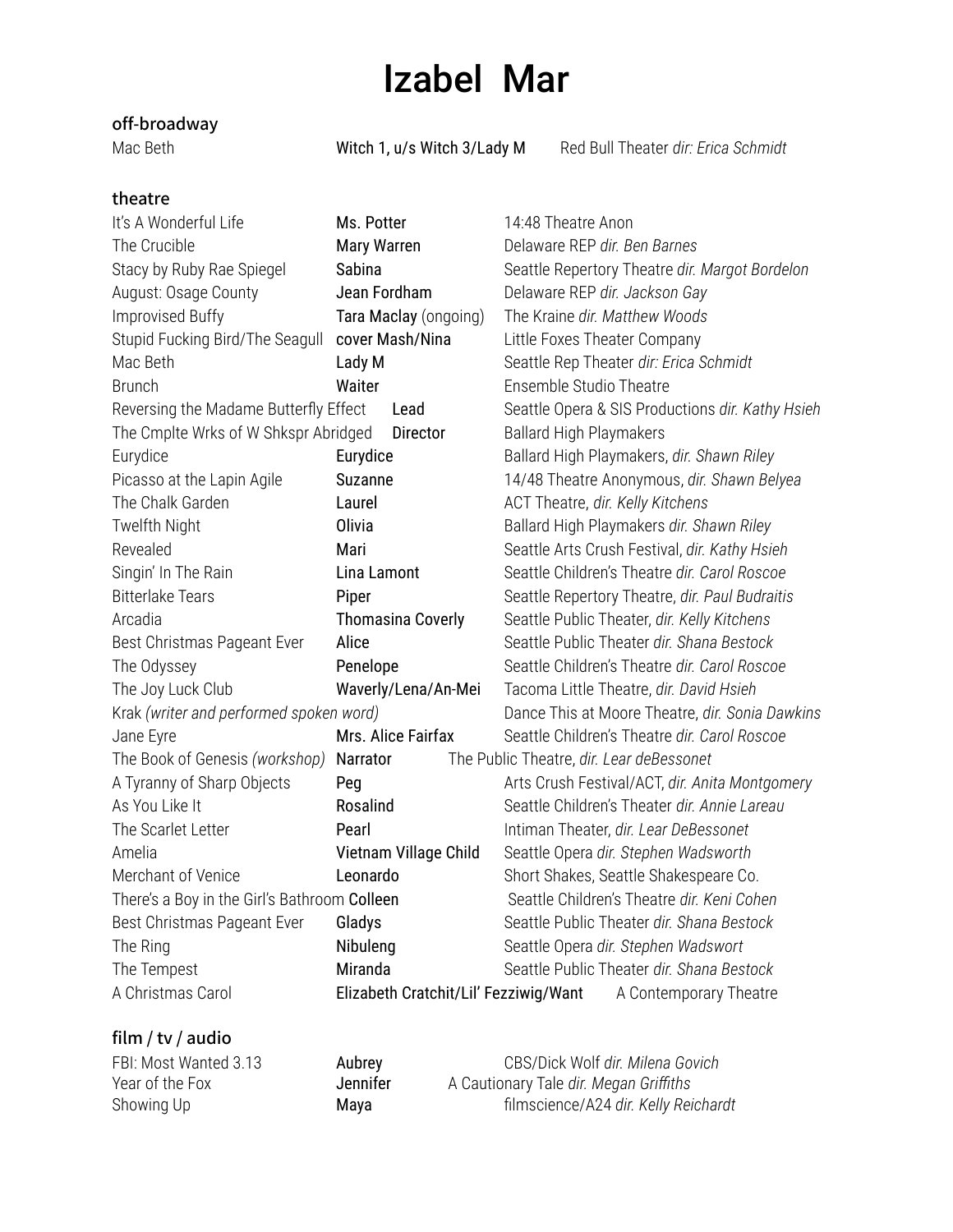# Izabel Mar

NewFoundLands: The Long Haul Charity Kong Audible Original Audio Drama *dir. Thomas Mann*

**NYU MFA Short Film** *dir. Kaili Torres* -HollyShorts 2019

Dare Tiff NYU MFA Short Film *dir. Elizabeth Rao*

Him&Her Her NYU MFA Short Film *dir. Emiljia Gasic* NYU Experimental Film *dir. Amanda Jiang* The Mind Palace Young Woman NYU Experimental Film *dir. Xiaochan Jia*

Fly to the Nest Jane CCNY grad. thesis *dir. Jingxuan Li*

New York Conservatory for Dramatic Arts Auditions for "Cats" The Musical Rachel NYU Sight and Sound *dir. Olivia Maris Malesco*

Sisters Part 1, 2, & 3 Butterfly NYU Sight and Sound *dir. Amanda Jiang*

Magnussen Media Group dir. Weetus Cren Amazon: Kindle in Motion/Belief Agency

Seattle Channel/Seattle Children's Theatre

DePaul University *dir. Alex Helme* DePaul University dir. Alex Helme

Decent Omens Productions Star Bozsko Productions Star Boszko Productions/SIFF

Star Bozko Productions  $NYU$  MOS *dir. Nick Campbell* 

| NewFoundLands: The Long Haul Charity Kong | Audible Original Audio Dran |                               |
|-------------------------------------------|-----------------------------|-------------------------------|
| Dare                                      | Tiff                        | NYU MFA Short Film dir. Eli.  |
| Pancakes                                  | June (Lead)                 | NYU MFA Short Film dir. Ka    |
| Him&Her                                   | Her                         | NYU MFA Short Film dir. En    |
| Three Walnuts                             | Young Anna                  | NYU Experimental Film dir.    |
| The Mind Palace                           | Young Woman                 | NYU Experimental Film dir.    |
| NewFoundLands: ARG                        | <b>Charity Kong</b>         | Magic Leap Tech Company       |
| The Blood Crystal Star Wars Fan Film      | Soon Ta'ka                  | Dark Hoffman Productions      |
| Fly to the Nest                           | Jane                        | CCNY grad. thesis dir. Jing   |
| Tea's Company                             | Hazel                       | Decent Omens Productions      |
| Death: Time of your Life                  | Death                       | Star Bozsko Productions       |
| My Bike and Me                            | Self                        | Star Boszko Productions/S     |
| Conservastories                           | Ambassador/Self             | New York Conservatory for     |
| Auditions for "Cats" The Musical Rachel   |                             | NYU Sight and Sound dir. O    |
| Sisters Part 1, 2, & 3                    | <b>Butterfly</b>            | NYU Sight and Sound dir. A.   |
| Death Talks About Life                    | Death                       | <b>Star Bozko Productions</b> |
| <b>Bonds</b>                              | The Woman                   | NYU MOS dir. Nick Campbe      |
| The Scottish Play                         | Dayplayer                   | Magnussen Media Group d       |
| The Protectors                            | Devon (Lead)                | Amazon: Kindle in Motion/I    |
| Siren Song                                | Katrina Lead                | Underlig Media                |
| The Kidnappers                            | Mae                         | DePaul University dir. Alex I |
| The Alternative                           | Mini                        | DePaul University dir. Alex I |
| Biz Kid\$                                 | <b>Guest Star</b>           | Biz Kid\$, LLP/WXXI           |
| Art Zone                                  | <b>Guest Star</b>           | Seattle Channel/Seattle Ch    |
|                                           |                             |                               |

#### **commercial / industrial**

| Evoke (Industrial)                        | Kate                | Microsoft Evoke Team            |
|-------------------------------------------|---------------------|---------------------------------|
| Red Wind Casino                           | <b>Croquet Girl</b> | <b>Blare Media</b>              |
| Envision Project (Industrial)             | Recyclability       | Microsoft Envision Team         |
| Friend's of the Seattle Public Library    | PSA/Principal       | Seattle Public Library          |
| Steps to Respect                          | Maia                | Committee for Children          |
| What Does The Forest Mean To You          | PSA/Principal       | Working Forest Assoc/Lenz Films |
| <b>Emotion Coaching Parenting Program</b> | Principal           | <b>UW/Redbrick Pictures</b>     |
| Zoo Tycoon 2: Do It Yourself Zoo          | Ashley              | Microsoft                       |
|                                           |                     |                                 |

#### **training**

| The New York Conservatory for Dramatic Arts |
|---------------------------------------------|
| Coaching                                    |
| Scene Study                                 |
| Actor's Lab (Hagen)                         |
| Scene Study                                 |
| Commercial & Voice Over                     |
| Film Performance                            |
| Commercial Performance                      |
| Vocal Training                              |
|                                             |

Scott David Casting New York, NY Jay Goldenberg New York, NY Richard Omar New York, NY Abigail Zealy Bess New York, NY Lane Matthews New York, NY Joanna Cassidy **Los Angeles, CA** Aaron Takahashi **Aaron Takahashi** Los Angeles, CA Deborah Schulman Los Angeles, CA